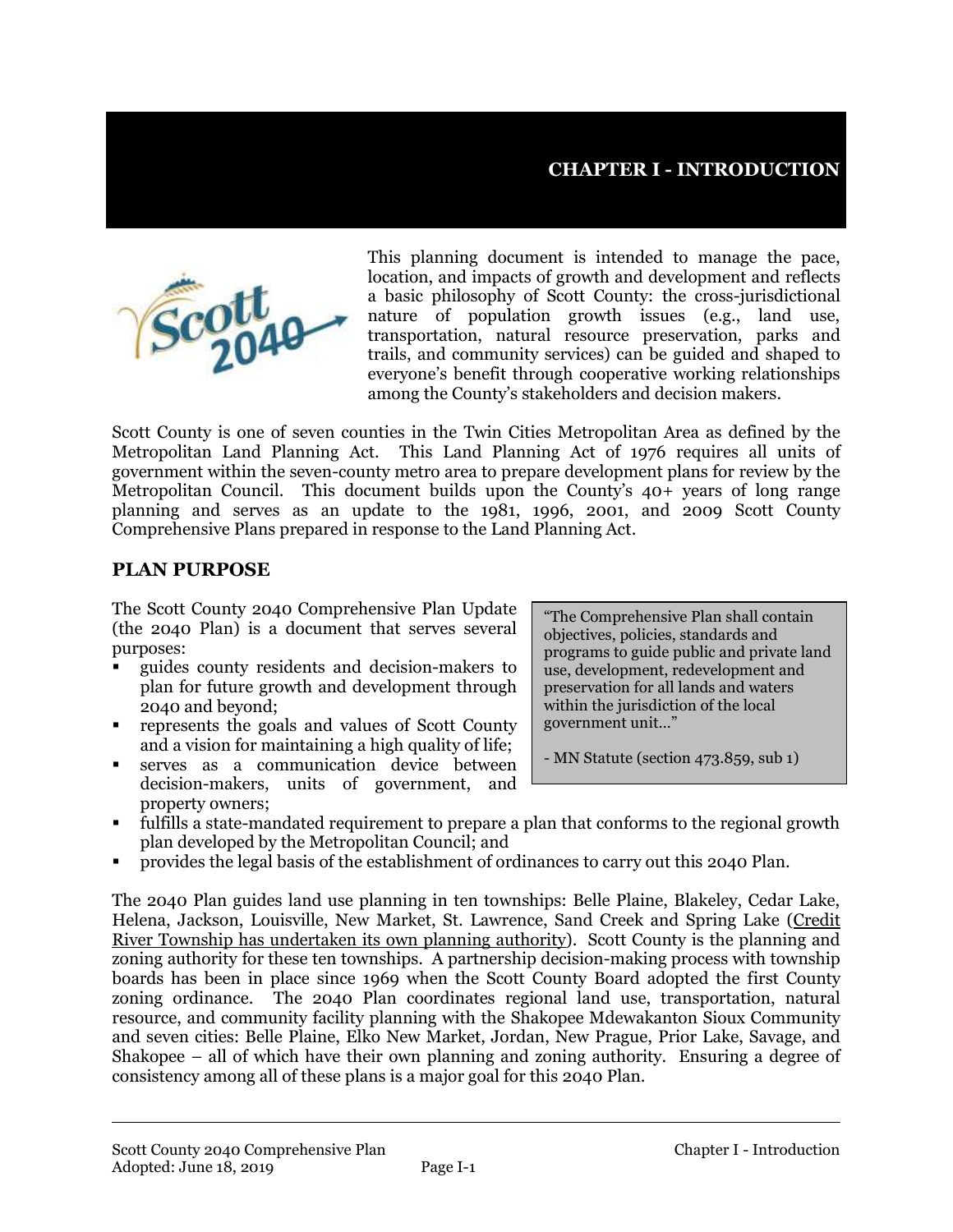#### **PLAN ELEMENTS**

The content of the 2040 Plan is somewhat dictated by state statute and the Metropolitan Council. This Plan meets and surpasses these state mandates and reflects the range of issues important to Scott County residents. This planning document focuses on nine main elements:

*Land Use & Growth Management* – This required element guides residential density, commercial and industrial activity, and zoning within the ten townships. This element also addresses the rapid pace of urbanization occurring in the county. This 2040 Plan was developed utilizing a comprehensive methodology to analyze land use from an area-wide perspective, with consideration to both public and private utility systems. This approach considers the cross-



jurisdictional needs of transportation, storm water management, and public infrastructure thus transcending both township and municipal boundaries. A high degree of communication and joint/shared decision-making allows this approach to be successful.

*Transportation* – This required element provides the basic framework for development of the Scott County transportation system through the year 2040. It provides an extensive update to the County's *2030 Transportation Plan*, which was adopted in 2009. There is a strong interrelationship between the transportation element and other plan elements.

*Water, Natural & Agricultural Resources* – This required element provides goals, polices and implementation efforts that are directed at water, natural and agricultural resources. It provides updates to the County's *Water Resources Plan*, which is a "stand-alone" policy document, but adopted as part of this 2040 Plan.

*Parks & Trails* – This required element provides a framework for development and longrange planning efforts in the area of Scott County regional parks and trails system. It provides an update to the County's 2030 *Parks & Trails Pla*n, which was adopted in 2009. There is a strong inter-relationship between the parks and trails element and other plan elements, particularly transportation, water and natural resources, and safe, healthy and livable communities.

*Housing* – This required element – a brand new chapter in the 2040 Plan – focuses on providing a variety of housing choices that accommodate both rural and urban lifestyles.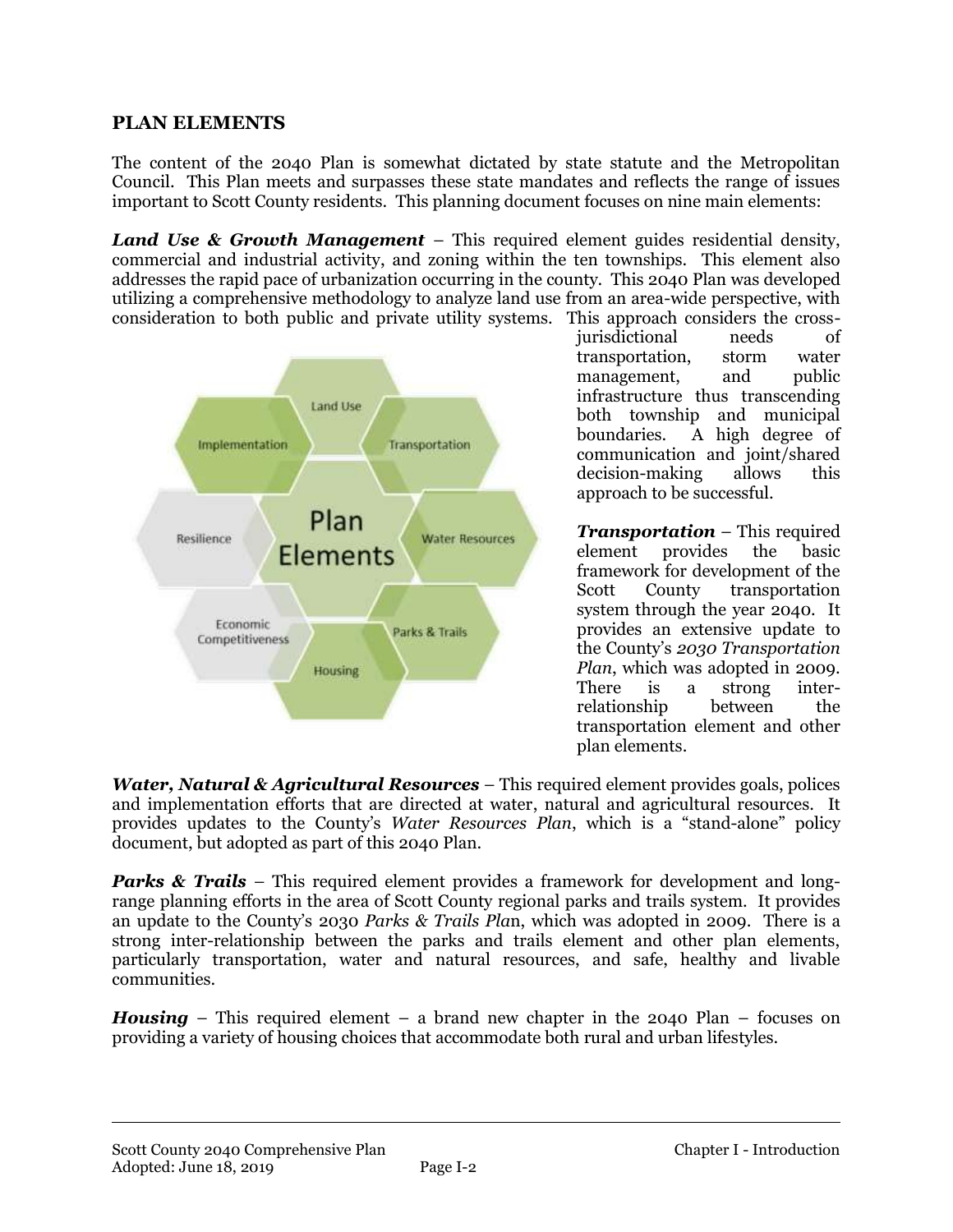*Economic Competitiveness*– This optional element focuses on goals, policies and strategies to ensure that Scott County develops in an economically sustainable manner and to ensure that growth is matched with the County's ability to provide infrastructure and services.

*Safe, Healthy & Livable Communities* – This optional element identifies the county's "human infrastructure" needs and provides workable goals and objectives which reflect those needs. It is based on detailed data analysis regarding demographic and social factors in the county. Due to the integration of both physical and social planning that occurred as part of this 2040 planning process, there is a high-degree of interaction between this and the other plan elements.

*Utilities & Local Government Facilities* – This optional element focuses on goals, policies and strategies to ensure adequate public and private utilities and supporting infrastructure to serve Scott County's urban and rural land uses. The chapter covers sanitary sewer, drinking water, solid waste, gas, alternative energy, and electric utilities and services that support many of the other plan elements.

*Implementation & Metrics* – This optional element focuses what follow-up actions will be required to advance this Plan's recommendations and bring our 2040 Vision closer to reality. It also includes a list of key performance indicators (KPIs) by which the public can track the progress this Plan is making toward achieving desired 2040 Plan outcomes. (Throughout the plan document, these key metrics are symbolized with a logo).



## **PLAN PROCESS**

The process to prepare the 2040 Plan involved an ongoing exchange of information, analysis, and response between public officials, citizens, County staff, technical work teams, and consultants. Preparation of this Plan, which began in 2016, was organized into seven phases:

*Phase 1: Planning Strategy & Tactics* – The initial phase involved organizing the overall direction of the 2040 planning process, and informing participants of the purpose, content and scope of the planning effort. The County Board reviewed and endorsed the overall strategy, approach and timelines to update the plan and engage the public on April 19, 2016.

#### *Phase 2: Inventory and Analysis* –

This second phase involved assembling the technical data needed to address the issues identified in Phase 1, and analyzing this data to establish a base from which to generate the Development Framework.

*Phase 3: Development Framework* – The third phase constituted actual plan formulation. This phase involved four rounds of meetings with Township groups, monthly presentations to the Planning Advisory Commission, regular work sessions with the Parks Advisory Commission and WMO Planning Commission, meetings with stakeholder groups such as developers and realtors, and regular meetings with city and tribal officials.

*Phase 4: Implementation Strategies* The fourth phase of the planning process involved programming implementation efforts. Based upon discussions with county, city and townships officials, projects and actions were prioritized as a means to organize and focus work to make the plan a reality. A detailed list and timeline was generated to identify the major actions Scott County should complete to implement the 2040 Plan.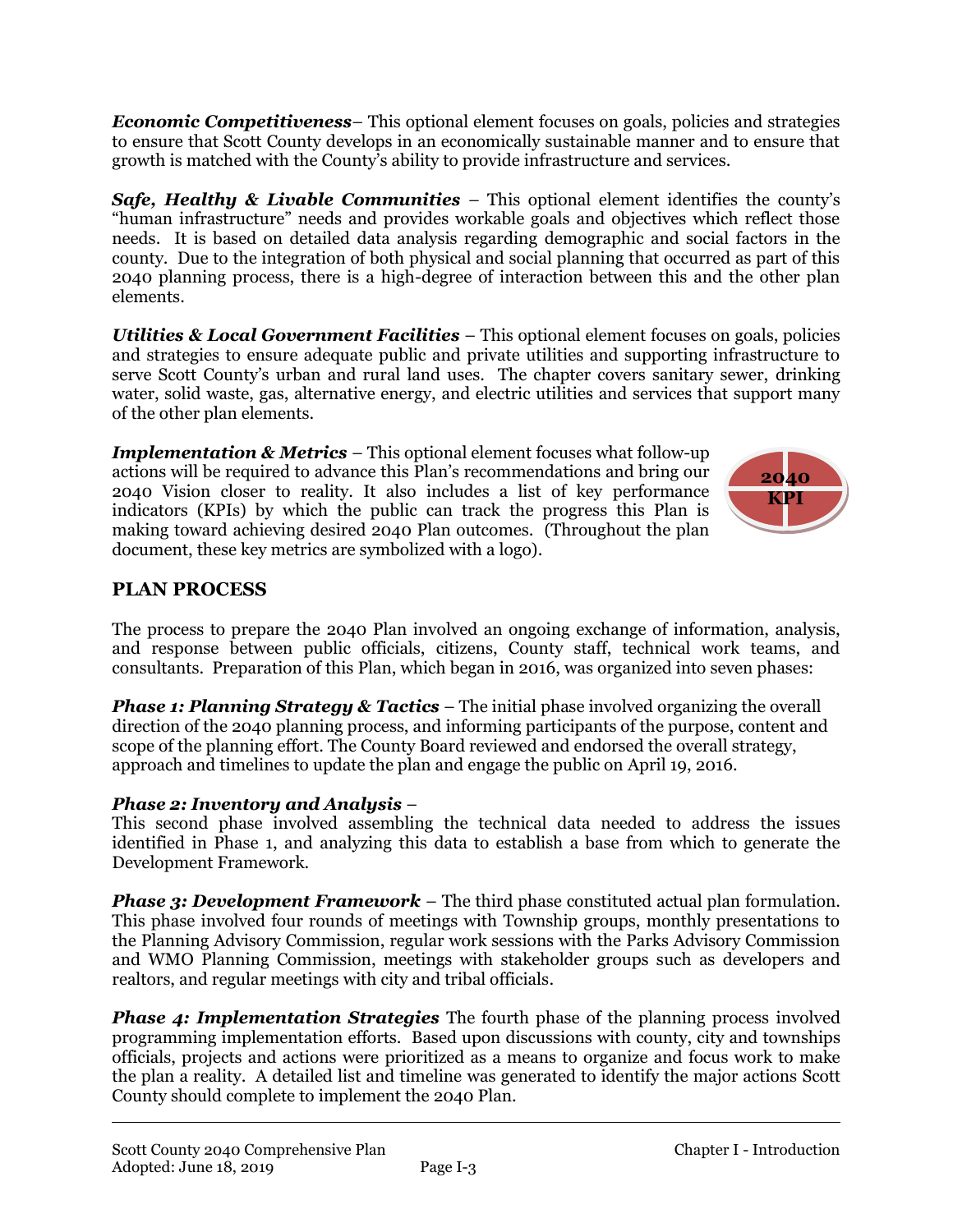*Phase 5: Document Preparation & Referral to Met Council* – The process of writing this 2040 Plan began in the fall of 2016 with members of advisory commissions providing review assistance on the various chapters. All thirteen chapters of this planning document were written by County staff. Consultants were retained only to provide expertise in the visioning and traffic modeling processes.

*Phase 6: Refinement of Plan* – In March 2018, the County hosted two open houses to invite the public the opportunity to review and provide input on the draft plan. About 70 people attended these sessions. In April 2018, a public hearing on the draft 2040 Plan was held by the Planning Advisory Commission. After the hearing, the draft plan was distributed to 65 neighboring communities and overlapping jurisdictions for a mandatory six-month review period. A total of 28 jurisdictions or agencies responded, with 22 providing written comments on the draft Plan. County staff recommended and the Planning Commission incorporated many of these comments into the document before sending the 2040 Plan to the County Board for approval on December 10, 2018.

*Phase 7: Adoption of Comprehensive Plan* – The County Board approved this plan on December 18, 2018. The plan was submitted to the Metropolitan Council before the December 31 deadline. The Met Council staff and subcommittees reviewed the plan for **conformance** with metropolitan system plans, **consistency** with adopted policy plans, and **compatibility** with plans of affected and adjacent jurisdictions.

On May 20, 2019, the Met Council Community Development Committee recommended action on this plan. The full Council took action on this plan and determined that it can be put into effect on June 12, 2019. The County Board formally adopted this plan by resolution on June 18, 2019.

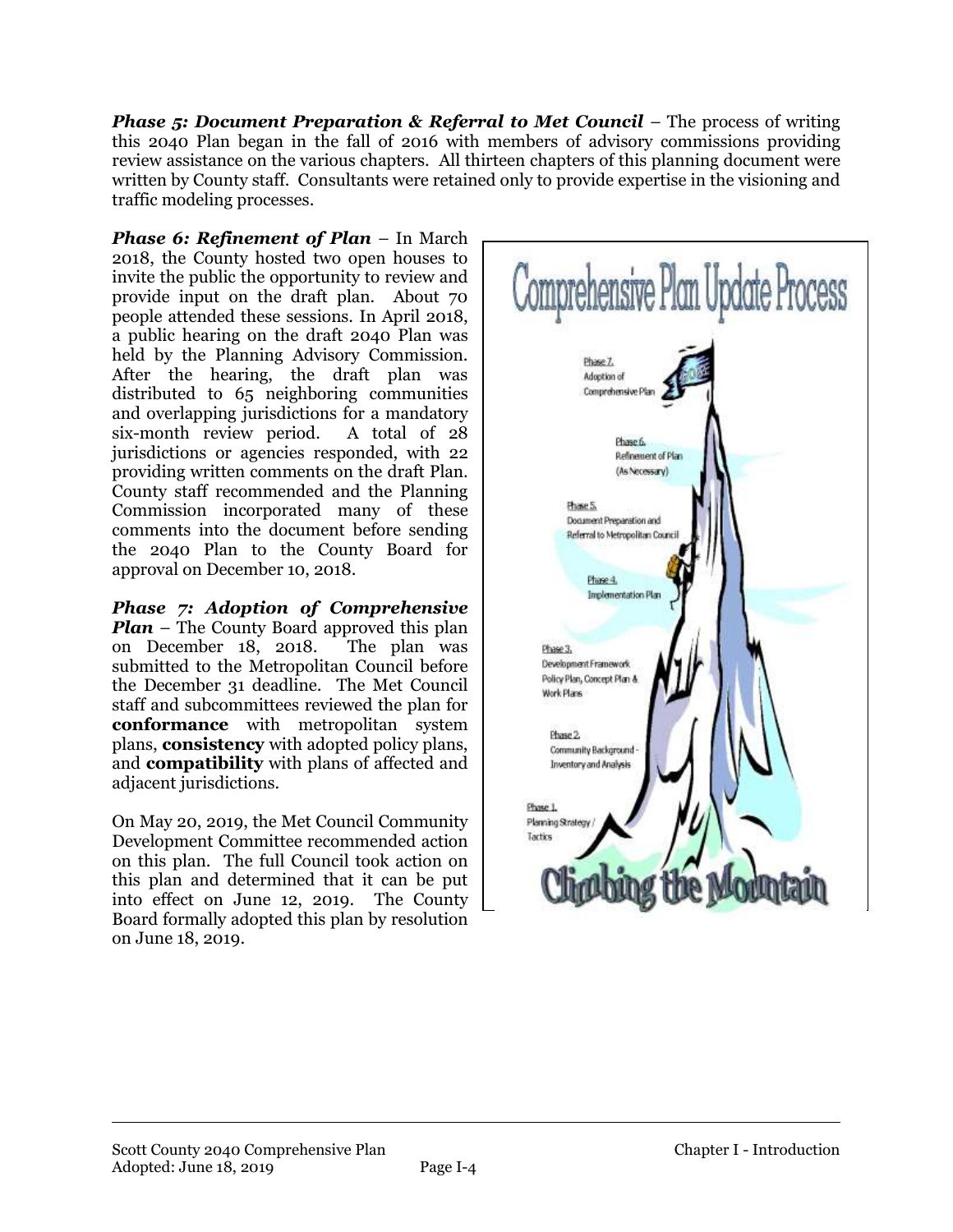#### **PLAN FRAMEWORK**

This 2040 Plan was not prepared in a vacuum; rather, the Plan takes into account the overall framework for planning at the state, regional, and local levels. Below are the key jurisdictions that influence long-range planning in Scott County:



#### **Map I-1 Scott County Location and Jurisdictional Map**

## **A. State of Minnesota**

Minnesota's estimated 2016 population of 5.52 million is projected to grow to 6.8 million by 2070. This growth will be fueled by natural increase (more births than deaths) and by inmigration from other states and foreign countries. Population growth is expected to be greatest in the Twin Cities' suburban counties. Statewide, the aging baby boomer generation will produce an explosion in the senior population.

Minnesota has 87 counties and 853 cities. In Minnesota, counties perform state-mandated duties such as property assessment, recordkeeping, road maintenance, administration of election and judicial functions, and police protection. In addition to these administrative duties, many counties provide other support duties like social services, corrections, child protection, library services, public health services, planning and zoning, economic development, parks and recreation, water quality, and solid waste management.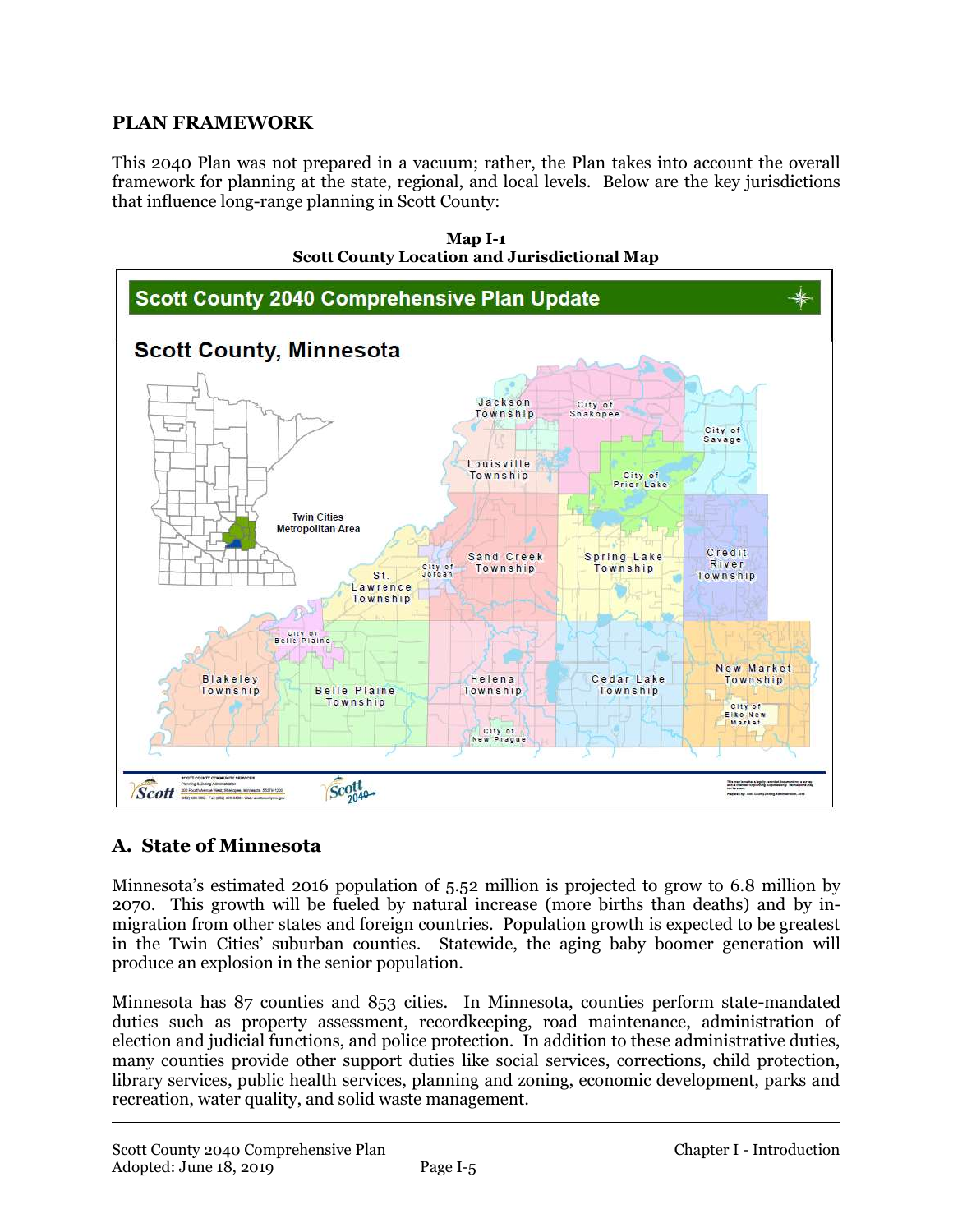Several key state agencies participated in the preparation of this document by allowing staff attendance at work team meetings, and providing and reviewing planning documents. These agencies included the Department of Transportation (Metro District), Department of Natural Resources (Central Region), Department of Health and Human Services, and Department of Agriculture.

## **B. Metropolitan Council**

The Metropolitan Council is the regional planning agency serving the Twin Cities seven-county metropolitan area (Hennepin, Ramsey, Dakota, Anoka, Carter, Washington, and Scott). The Metropolitan Council works with 272 separate units of government—counties, cities, and townships—to provide: the region's largest bus system and only light-rail transit system; wastewater collection and treatment; population and household forecasts; affordable housing opportunities; and planning, acquisitions, and funding for regional parks and trails.



In 2009, the Metropolitan Council found Scott County's *2030 Comprehensive Plan Update* met all Metropolitan Land Planning Act requirements, conformed to the regional system plans including transportation, aviation, water resources management, and parks, was consistent with the *2030 Regional Development Framework,* and was compatible with the plans of adjacent jurisdictions. The Met Council authorized the County to put its comprehensive plan into effect without any plan modifications.

On May 28, 2014, the Metropolitan Council adopted *THRIVE MSP 2040* under the authority of state statues. *THRIVE MSP 2040* is the vision for our region over the next 30 years. It reflects our concerns and aspirations, anticipates future needs in the region, and addresses our responsibility to future generations. *THRIVE MSP 2040* sets the policy foundations for systems and policy plans developed by the Council: Transportation Policy Plan; Water Resources Policy Plan; Regional Parks Policy Plan; and Housing Policy Plan.

Under state law, each city, township and county in the region is required at least every 10 years to prepare and submit a local comprehensive plan that is consistent with the Council's system plans. All updated plans are due at the end of 2018. Scott County's relationship to the Council's policies, goals, strategies and investments are provided in the different elements of this 2040 Plan document.

## **C. Cities and Townships**

Scott County was established and organized by an Act passed in the legislature on March 5, 1853. Scott County has an area of 375 square miles. The eleven townships are: Belle Plaine, Blakeley, Cedar Lake, Credit River, Helena, Jackson, Louisville, New Market, St. Lawrence, Sand Creek, and Spring Lake. The seven cities are:

 Belle Plaine (founded in 1854, incorporated as a borough in 1873, incorporated as a city in 1974);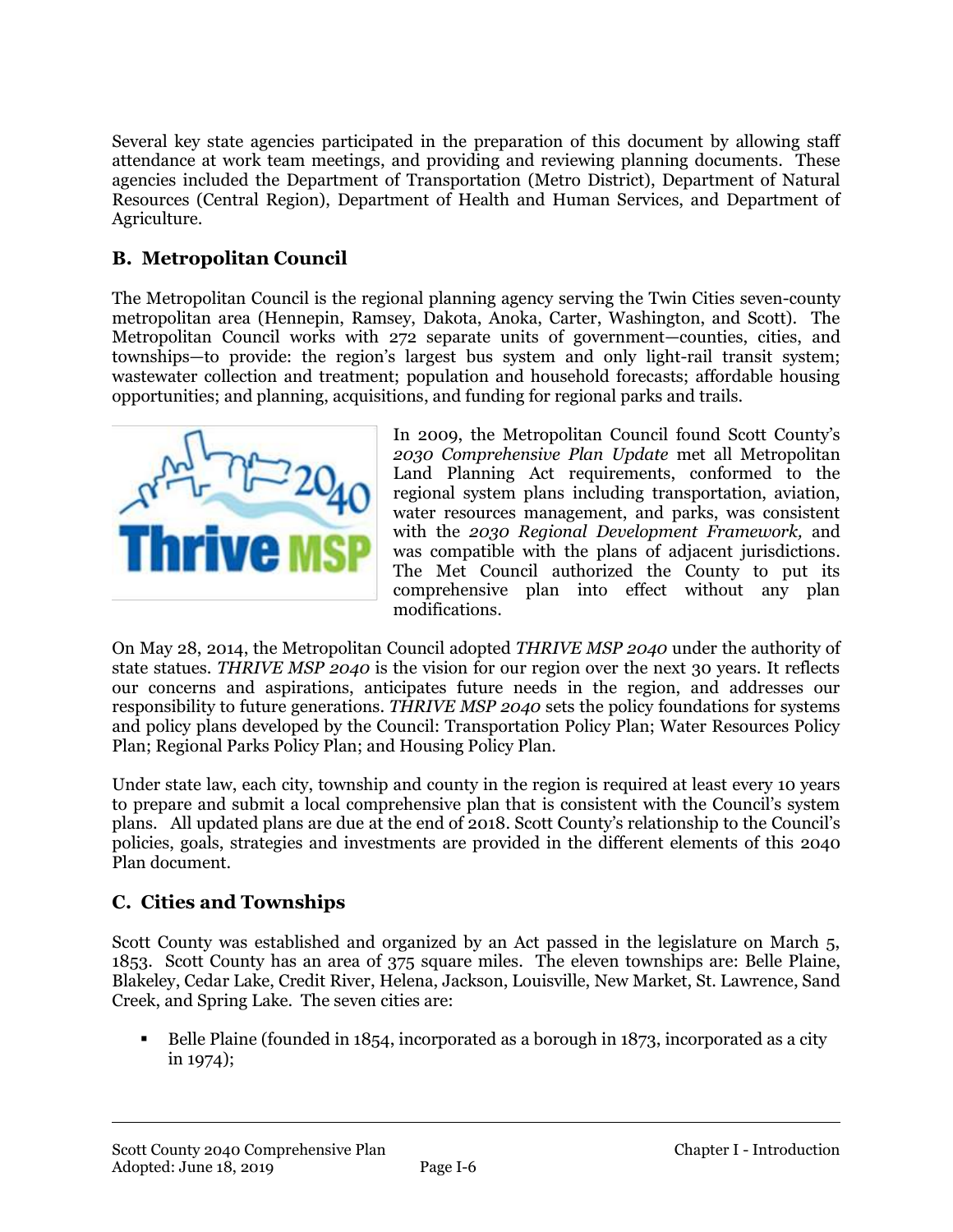- Elko New Market (merged in January 1, 2007. New Market was organized as Jackson Township in May 1858, renamed New Market on October 12, 1858. Elko was platted in 1902, incorporated as a city in 1949);
- Jordan (platted in 1854, incorporated as a village in 1872, and as a city in 1891);
- New Prague (partly in Le Sueur County, founded in 1856, incorporated as a village in 1877, and as a city in 1891);
- Prior Lake (platted in 1875, incorporated as a city in 1891);
- Savage (platted in 1857, incorporated as a City in 1858);
- Shakopee (platted in 1854, incorporated as a city in 1857, reincorporated as a city in 1870);

Each city and township was provided a copy of this 2040 Plan in 2018 for the required 6-month review period.

## **D. Shakopee Mdewakanton Sioux Community**

The Shakopee Mdewakanton Sioux Community (SMSC) is a federally recognized Indian Tribe exercising inherent powers of self-governance to protect that health, welfare, and safety of SMSC residents and members. The SMSC has a federally approved Tribal Constitution that establishes the form of government and the rights, powers, and duties of the Tribal Government. All land held by the SMSC (located in north-central Scott County) is held communally by all members. No individual members hold fee title to any land controlled by SMSC. Residential parcels are assigned to individuals and held on a leasehold basis. SMSC owns and operates Mystic Lake Casino, the largest Indian-gaming facility in Minnesota. With more than 4,000 employees, the SMSC is the largest employer in Scott County. The tribe has contributed more than \$86 million to local governments, including Scott County, since 1992 in taxes and support of law enforcement, infrastructure, and other essential services. Recent transportation projects funded by the SMSC include an additional lane on TH 169, upgrades to CR 83, and the interchange at Belle Plaine.

The Tribe is an active member of SCALE and the Intergovernmental Working Group (IWG), a group that consists of the Tribe, County and local cities. SMSC completed its last comprehensive plan in 2008 to establish a basis for development planning, provide data to allow the protection of natural resources, and to set a foundation for zoning ordinance revisions. The SMSC updated its comprehensive plan in 2018. The SMSC was provided a copy of this 2040 Plan in 2018 for the required 6-month review period.

# **E. Neighboring Counties and Cities**

Scott County shares boundaries with six counties: Hennepin, Dakota, Rice, Le Sueur, Sibley, and Carver. The following plans or maps from these six counties were reviewed and consulted during the preparation of this 2040 Plan:

- *Dakota County 2030 and draft 2040 Comprehensive Plans;*
- *Rice County 2040 Comprehensive Plan;*
- *Carver County 2030 and draft 2040 Comprehensive Plan;*
- *Le Sueur County Land Use Plan (2007) and most current Zoning Map; and*
- *Sibley County Zoning Map.*

During the planning process, County staff had discussions and meetings with staff from neighboring Dakota and Carver Counties to discuss issues of mutual interest or concern. Because growth and development in the neighboring cities of Chaska and Lakeville have certain